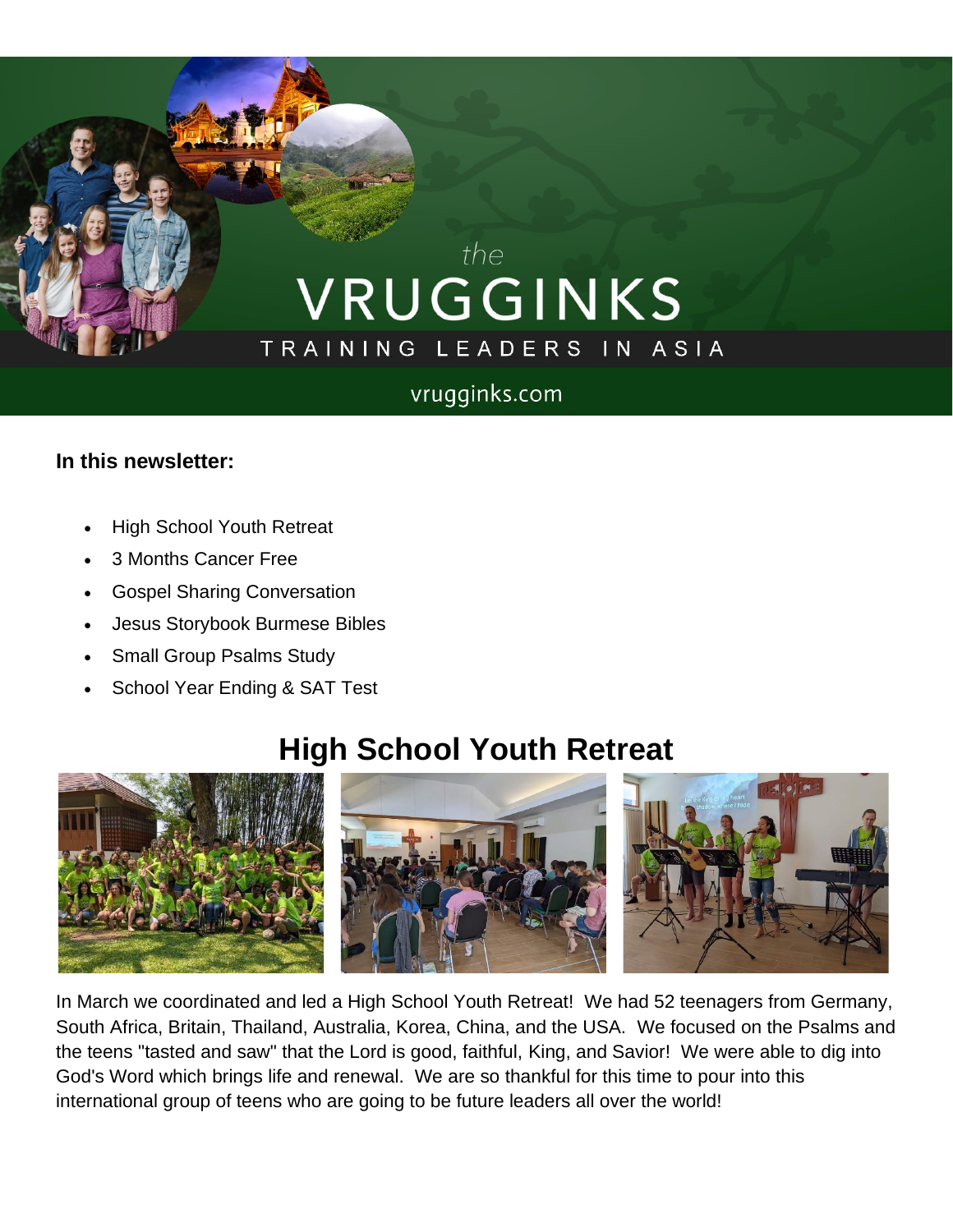## **3 Months Cancer Free**



"Your scan looks clean!" were some life-giving words we heard this month. Praise the Lord Greg went in for his 3-month cancer check and he remains cancer free! Greg still has a blood clot in his right leg and the blood thinning medication he takes as a result causes tingling and sensitivity in his hands and feet, so please continue praying for the clot to clear soon so Greg can be off medication completely.

# **Gospel Sharing Conversation**

This month Rachel had a beautiful conversation with a seeking friend about how grace changes everything. Rachel's friend, Erica, grew up Roman Catholic and was turned off to Christianity by the constant threat of "going to hell" and never being good enough. She married a Buddhist man and began dabbling in Daoism because there she felt she found grace, but still no hope for eternity. As the ladies talked Erica began to put the pieces together that she needed a foundation of grace that was rooted in Jesus Christ. Rachel was able to clearly explain the



gospel, and that Jesus and His grace are what gives us forgiveness and hope for eternity. Please be praying for God to draw Rachel's friend, Erica, into a saving relationship with Jesus Christ!



## **Jesus Storybook Burmese Bibles**

This month we're gathering money to purchase children's Bible for children in displacements camp in Myanmar (Burma). The cost is \$15 per book and each book being sponsored is being matched, so you're really



giving two! We'll be collecting money for the books through May 15. [Email Rachel](mailto:rachelvruggink@gmail.com?subject=Jesus%20Storybook%20Bibles%20Giving%20Details) for giving details. Let's spread the love and good news of Jesus through these lifegiving words!